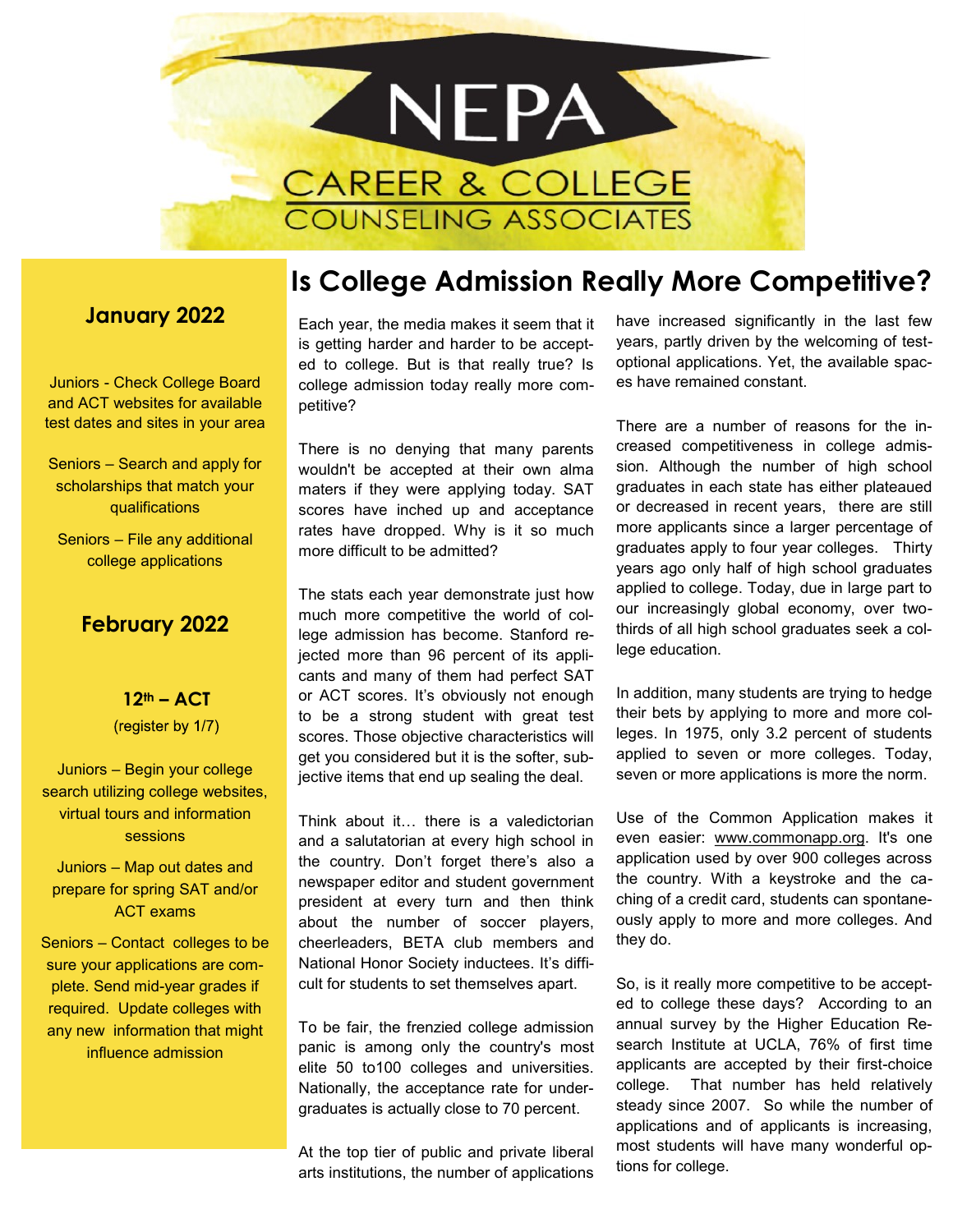*"The best pre-med schools offer guidance counseling resources, premed organizations and clubs, research opportunities and shadowing programs. All these resources help students from the top pre-med schools get into medical school at a significantly higher rate than the 39.3 percent [national average.](https://www.kaptest.com/study/mcat/med-school-admission-by-the-numbers/)"*

#### **College Magazine**

*["](http://www.savvypremed.com/savvy-pre-med/2016/9/28/wnt6ejcu6vykzxr83o0dszoei7lxzv)The truth is that there's not one right kind of college for a premed, in the same way that there's not one right kind of doctor. Large universities, small liberal arts colleges, Ivy League schools, and everything in between: they all have their advantages and downsides. Ultimately, you can get a quality pre -med experience at any college, as long as you have the right mindset and approach to learning."*

**The Savvy Pre-med** 



# **The Best Colleges for Pre-meds Pre-med Advice**

Most young people who want to become a physician have wanted to be a doctor since they were very small. This career path takes a long time to travel – it requires a lot of dedication and hard work and a significant investment of your personal resources. You'll need to make sure you achieve solid grades throughout secondary school and take on the advanced academic rigor of Calculus, Biology, Chemistry and Physics while in high school. In addition to that, you'll need to ensure that you are well-rounded, with classes in English, Arts, a foreign language, and some History and Geography. You'll also need to prepare well for the standardized testing some of your colleges will require.

With all that in place, understand that there are some general factors to think through as you start looking at colleges. First, premed is not a major – it is a specific path of *academic advisement*, a program that many colleges provide to students seeking entrance into a top medical school. The majority of premed students do enroll in a science field, typically Biology, but often the most successful students complete a humanities major. Medical schools are looking for well-rounded applicants, for students who will develop the all -important interpersonal and social skills required in modern day medicine; they find that liberal arts graduates reveal that strong potential. Interestingly, students who apply from a humanities major have a higher rate of medical school acceptance than those with a physical science major. Mount Sinai's School of Medicine in New York City is actively recruiting students from the humanities and the dean shares a wonderful quote: "Science is the foundation of an excellent medical education, but a well-rounded humanist is best suited to make the most of that education." So, think carefully about your choice of major because it really does matter for a premed

student.

As you start building your list of colleges, your first task is to carefully analyze exactly which direction you want to take for your undergraduate major – sciences or humanities. The goal is to always go with your passion and choose a major in which you can and will shine and achieve top marks. Go online and review undergraduate coursework required for a successful application to medical school – [Harvard](http://hwpi.harvard.edu/files/ocs/files/applying-to-medical-school.pdf) produces a very helpful document. Another excellent resource is the [Association of](https://students-residents.aamc.org/applying-medical-school/applying-medical-school-process/)  [American Medical Colleges.](https://students-residents.aamc.org/applying-medical-school/applying-medical-school-process/) Does your prospective college offer these courses and is it possible to do cross-college coursework? Even humanities majors will have a lot of math and science requirements to become competitive medical school applicants.

Once you have chosen your major, then you must ensure that your college also has a strong premedical advisement program for students in all majors. Visit your prospective colleges and try to arrange a meeting with a premedical advisor (or a Zoom meeting if in-person proves impossible.) The advisor should be able to answer your many questions. One of your first should be about their success rate in placing students in medical school. A high percentage speaks well of a program; stay away from those with a low number. Secondly, carefully target and analyze undergraduate programs in colleges with a teaching hospital nearby. This can become essential to your medical school application as hands-on experiences are highly sought-after and the ability to gain a variety of experiences in a medical setting is much easier if the hospital is next door. It is also important to ask about opportunities for one-on-one mentorship with a practicing physician. Be consistent with your extracurricular activities – it is always better to focus on one or two significant

Prepared especially for our clients and their families. The information included in this newsletter is general and does not constitute educational, financial, accounting, legal, or other professional advice. Although it is intended to be accurate, neither the publisher nor any other party assumes liability for loss or damage due to reliance on the material contained herein. Copyright © 2022 by The College Advisor, Inc. All rights reserved.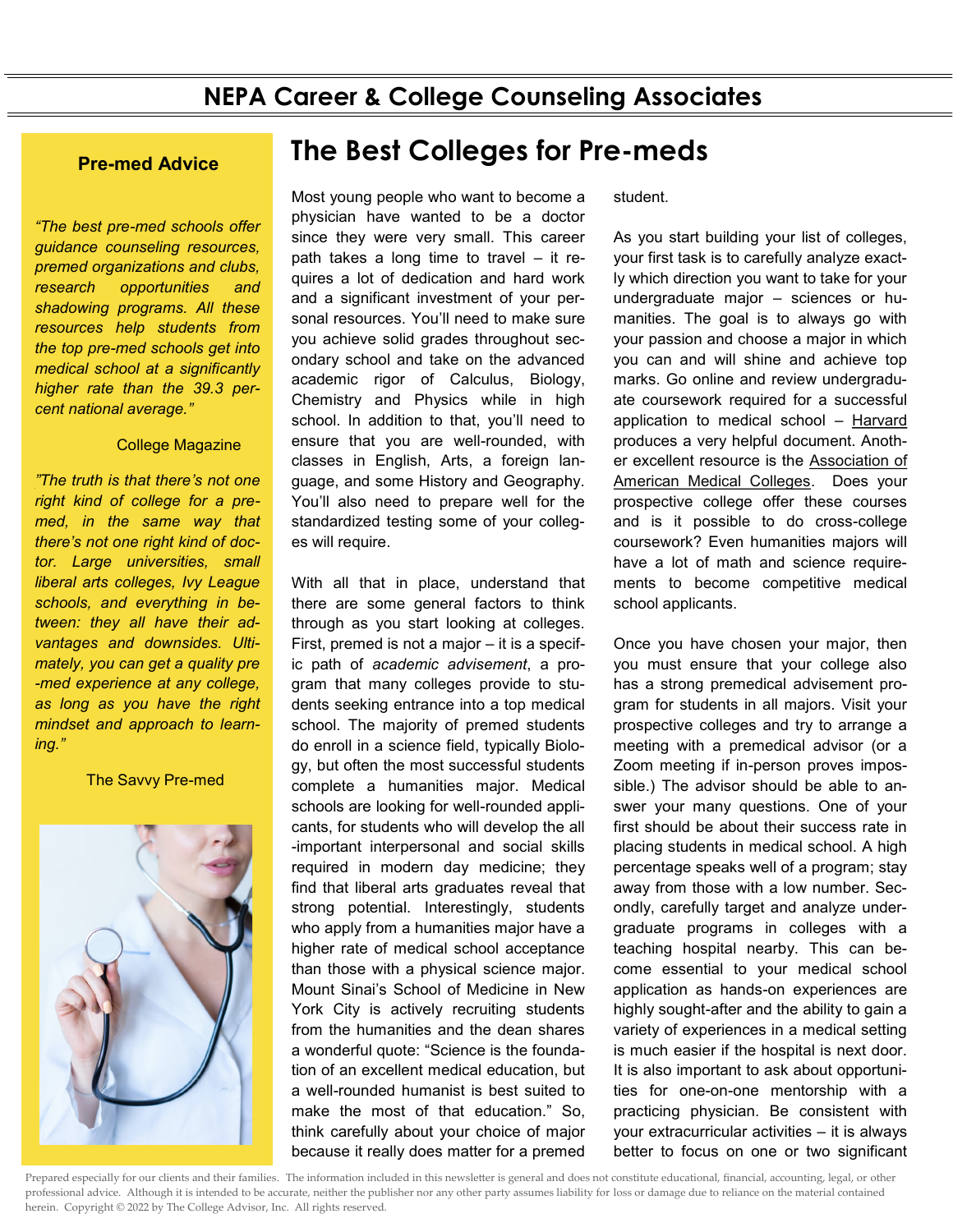### **NEPA Career & College Counseling Associates**

## **Financial Matters: College Loans**



As we have often said, paying for college is a significant challenge for many families. Once all types of grants, scholarships, work study options, jobs and family contributions are cumulatively considered, many families find they still must borrow money to cover the remaining costs. Unlike grants and scholarships, loans must be repaid - with interest. The interest rate is a charge added to the borrowed money as a percentage of the total amount. A higher interest rate impacts the amount you'll owe over the life of the loan. Just as there are many types of scholarships and grants, there are many types of student loans. Loans are offered by the federal government, state governments, colleges themselves, and private organizations. Most loans require families to have submitted a FAFSA.

#### **Federal need-based and non-needbased loans:**

Based on information on the FAFSA, colleges may award a **Perkins Loan** to students with the greatest financial need. The FAFSA is also required for Direct Loans.

**Direct Subsidized Loans** are interestfree while the student is in college. **Direct Unsubsidized Loans** charge interest but students have the option of postponing payment of that interest while in college; it will be added to the loan upon graduation. This invariably means you will owe much more, so, if possible, pay this interest while you are still in college.

**Federal Direct PLUS Loans** offer parents and graduate students the option of borrowing the total cost of college, minus any other financial aid that a student is offered.

#### **State Loans:**

Each state has its own educational

loan granting options. For specifics, go to the US Department of Education's list of state higher-[education agencies.](https://www2.ed.gov/about/contacts/state/index.html) 

#### **Private Loans:**

Typically, these are loans that are neither subsidized nor need-based. They may require that someone else (such as a parent) co-signs on the loan, and interest rates can vary significantly.

Banks usually have the highest interest rates and can be the least forgiving. They'll likely run a credit check so work on your credit as early as possible. The higher your score, the lower your interest rate will be.

Some private organizations (such as SallieMae or Discover Student Loans) offer better rates, so explore all options. Most require some kind of academic performance standard, are specific to location, and may demand that the applicant has exhausted all other options.

Some colleges offer their own lowinterest loans with reasonable interest rates.

## **The Best Colleges for Pre-meds** (continued from p.2)

activities than flitting around trying a bit of this and a bit of that. Ask the premed advisor if they can offer you support in locating volunteer options within the medical field such as a women's shelter or a local health center, in addition to research opportunities with medical school faculty. Being published as an undergraduate will look wonderful on your medical school application.

A very important part of the application to medical school is the required recommendations. Understanding just what is required will guide you in all the above activities and asking the premed advisor about this should be central to your conversations. Attending an undergraduate college that also houses a medical school and a teaching hospital will support you in all those endeavors, so focus on those very carefully. Success on the MCAT (Medical College Admissions Test) is an essential component, so ask the premed advisor how the college helps students prepare for the MCAT and finally, ask about the medical school interview. You'll certainly need to have practice for this and understand what each medical school

is looking for in an applicant. Find out from your premedical advisor just how much they know about medical school interview practices. You'll need that expertise down the road.

In summary, first decide on your major, then familiarize yourself with medical school application requirements and seek a college that will successfully help you connect the two. You'll need lots of support and guidance along the way and you need a college with a proven track record for placing students in top medical schools.